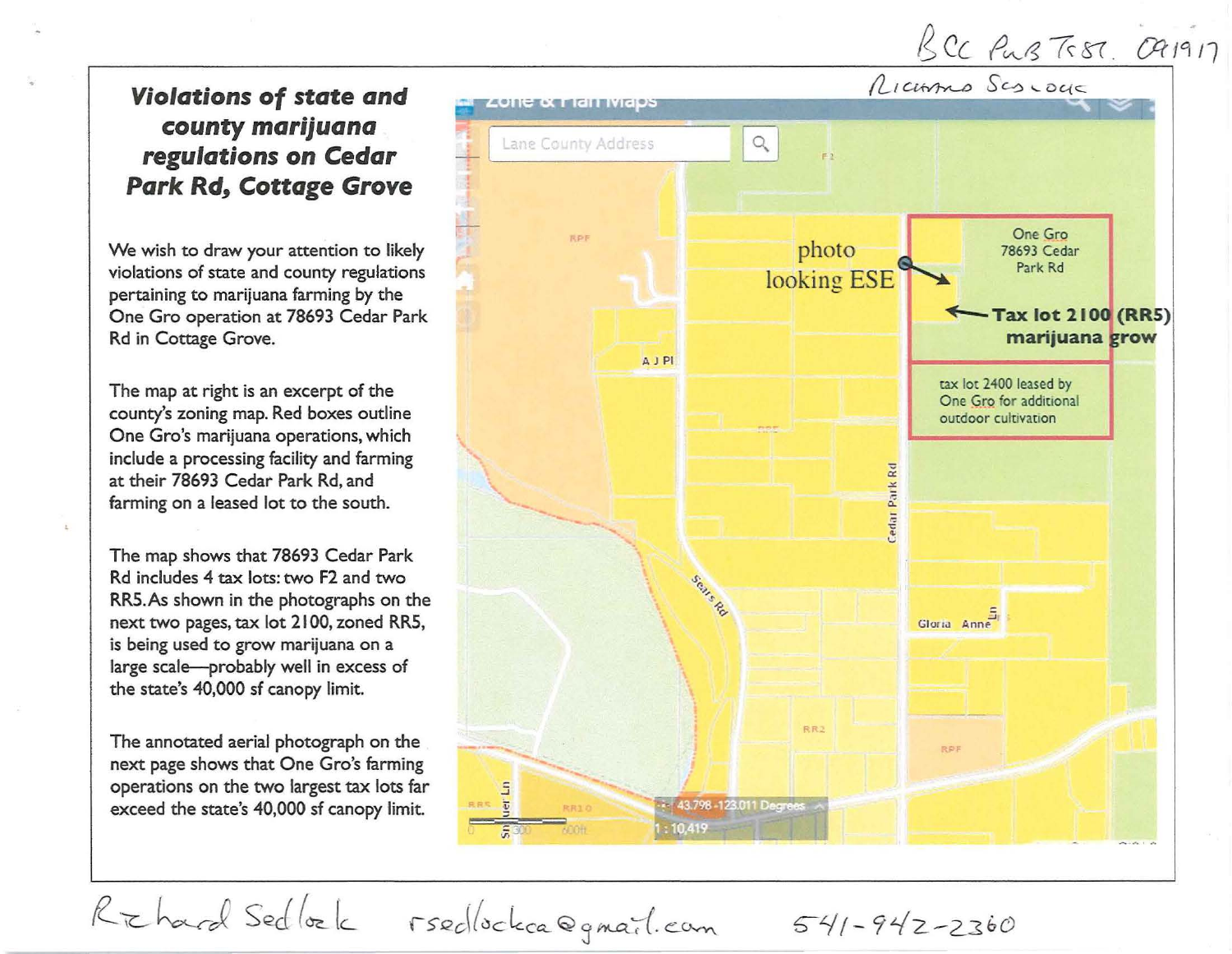Tax lot 2300 (F2); additional marijuana farming on this lot is out of the, picture to the north; total canopy far exceeds 40,000 sf limit. Minimum 3 acres, probably 4-5 acres (125,000 to 200,000 sf).

Tax lot 2400 (F2), leased by One Gro for more marijuana farming. Canopy far exceeds 40,000 sf limit; planted area is greater than area of 2.3 acre-lot 2100, so canopy easily exceeds 100,000 sf



## At least three violations

Tax lot 2301 (F2)

Tax lot 220

**(RR5)** dwelling

- I. Tax lot 2300: Greatly exceeds canopy limit
- 2. Tax lot 2400: Greatly exceeds canopy limit
- 3. Tax lot 2100: Commercial farming on RR5 (AND probably exceeds canopy limit)